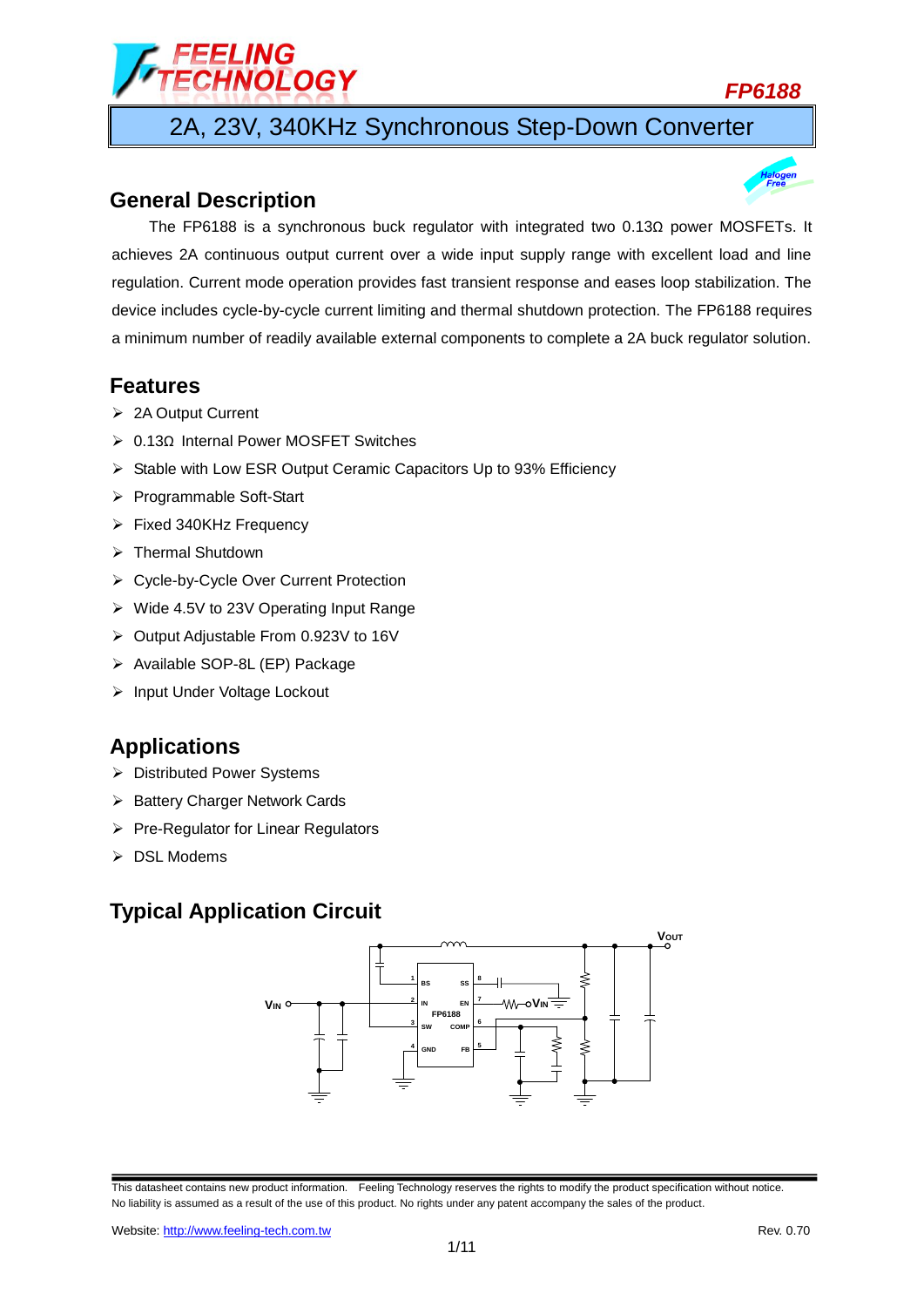

*FP6188*

# **Function Block Diagram**



# **Pin Descriptions**

## **SOP-8L (EP)**





| <b>Name</b> |   | No. 1/0 | <b>Description</b>                   |
|-------------|---|---------|--------------------------------------|
| <b>BS</b>   | 1 | O       | <b>Bootstrap</b>                     |
| IN          | 2 | P       | <b>Supply Voltage</b>                |
| <b>SW</b>   | 3 | O       | Switch                               |
| <b>GND</b>  | 4 | P       | Ground                               |
| <b>FB</b>   | 5 |         | Feedback                             |
| <b>COMP</b> | 6 | O       | Compensation                         |
| EN          | 7 |         | Enable / UVLO                        |
| SS          | 8 | O       | Soft-Start                           |
| EP          | 9 | P       | Exposed PAD - Must connect to Ground |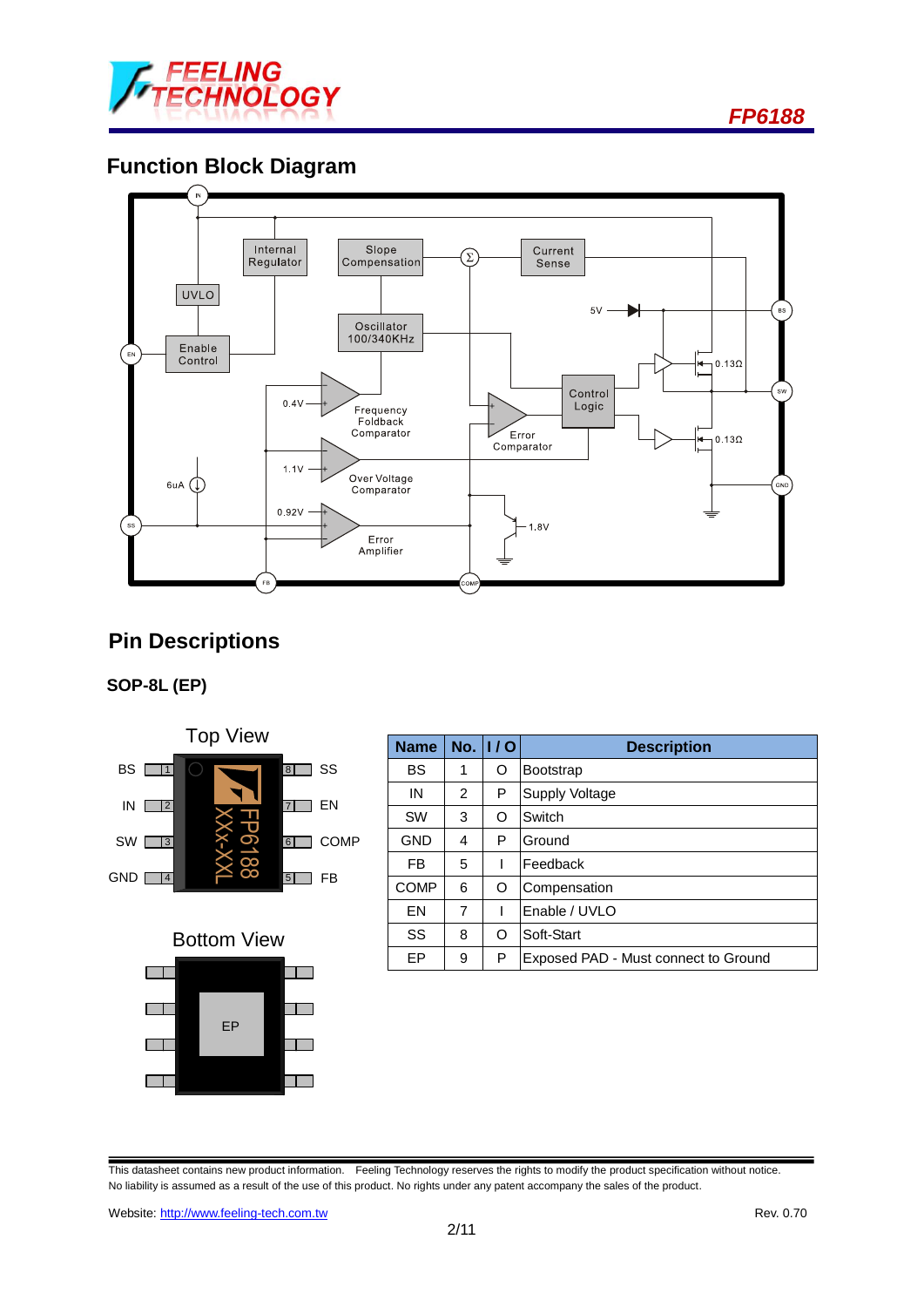

# **Marking Information**

**SOP-8L (EP)**



**Halogen Free**: Halogen free product indicator **Lot Number**: Wafer lot number's last two digits

For Example  $\rightarrow$  Lot : 123456  $\rightarrow$  XXx-56L

**Internal ID**: Internal Identification Code

**Per-Half Month**: Production period indicator in half month time unit

- For Example :  $A \rightarrow$  First Half Month of January
	- $B \rightarrow$  Second Half Month of January
	- $C \rightarrow$  First Half Month of February
	- $D \rightarrow$  Second Half Month of February

Year: Production year's last digit

This datasheet contains new product information. Feeling Technology reserves the rights to modify the product specification without notice. No liability is assumed as a result of the use of this product. No rights under any patent accompany the sales of the product.

*FP6188*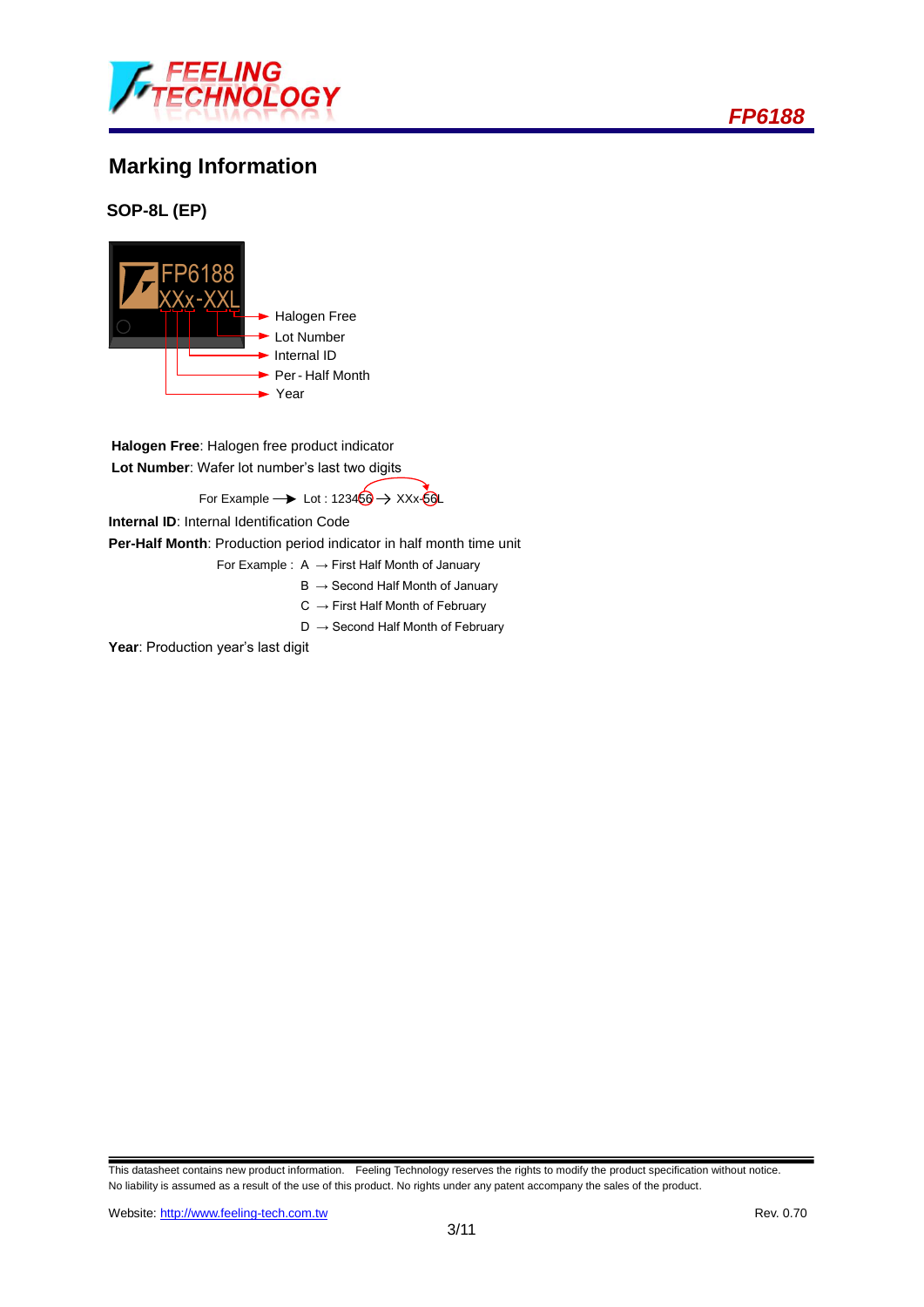

# **Ordering Information**

| <b>Part Number</b> | <b>Operating Temperature</b>      | <b>Package</b> | <b>MOQ</b> | <b>Description</b> |
|--------------------|-----------------------------------|----------------|------------|--------------------|
| IFP6188XR-G1       | $-40^{\circ}$ C ~ $+85^{\circ}$ C | SOP-8L (EP)    | 2500EA     | Tape & Reel        |

## **Absolute Maximum Ratings**

| <b>Parameter</b>                        | <b>Symbol</b>           | <b>Conditions</b> | Min.          | Typ.   | Max.          | <b>Unit</b>     |
|-----------------------------------------|-------------------------|-------------------|---------------|--------|---------------|-----------------|
| Supply Voltage                          | $V_{IN}$                |                   | $-0.3$        |        | 24            | V               |
| <b>Supply Voltage</b>                   | $V_{sw}$                |                   | $-1$          |        | $V_{IN} +0.3$ | V               |
| Bootstrap Voltage                       | $V_{BS}$                |                   | $V_{sw}$ -0.3 |        | $V_{sw} + 6$  | V               |
| All Other Pins                          |                         |                   | $-0.3$        |        | 6             | V               |
| Junction Temperature                    | TJ                      |                   |               |        | $+150$        | $^{\circ}$ C    |
| Storage Temperature                     | $\mathsf T_{\mathsf S}$ |                   | $-65$         |        | $+150$        | °C              |
|                                         |                         | SOP-8L            |               |        | 800           | mW              |
| Allowable Power Dissipation             |                         | SOP-8L (EP)       |               |        | 1500          | mW              |
|                                         | $\theta_{JA}$           | SOP-8L            |               | $+156$ |               | $\degree$ C / W |
| Thermal Resistance                      |                         | SOP-8L (EP)       |               | $+83$  |               | $\degree$ C / W |
|                                         |                         | SOP-8L            |               | $+55$  |               | $\degree$ C / W |
|                                         | $\theta_{\text{JC}}$    | SOP-8L (EP)       |               | $+10$  |               | $\degree$ C / W |
| Lead Temperature (soldering, 10<br>sec) |                         |                   |               | $+260$ |               | °C              |

# **IR Re-flow Soldering Curve**



This datasheet contains new product information. Feeling Technology reserves the rights to modify the product specification without notice. No liability is assumed as a result of the use of this product. No rights under any patent accompany the sales of the product.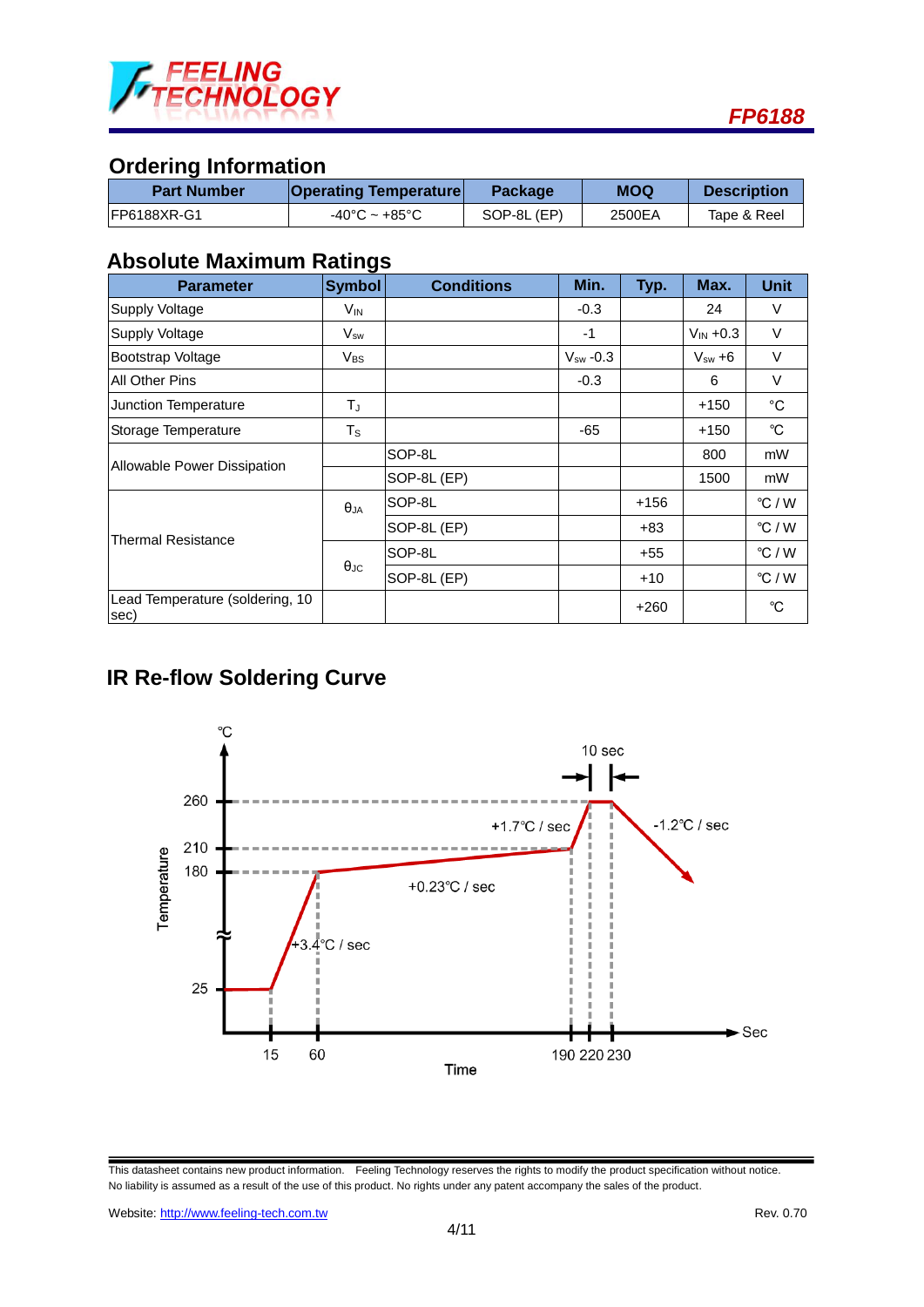

# **Recommended Operating Conditions**

| <b>Parameter</b>             | Symbol | <b>Conditions</b>   | Min.  | Typ. | Max.  | <b>Unit</b> |
|------------------------------|--------|---------------------|-------|------|-------|-------------|
| Supply Voltage               | Vın    |                     | 4.5   |      | 23    |             |
| <b>Operating Temperature</b> |        | Ambient Temperature | $-40$ |      | $+85$ | $\sim$      |

## **DC Electrical Characteristics** (Ta= 25°C, V<sub>IN</sub>=12V, unless otherwise noted)

| <b>Parameter</b>                                    |                       | <b>Symbol Test Conditions</b>               | Min.  | Typ.   | Max.  | <b>Unit</b> |
|-----------------------------------------------------|-----------------------|---------------------------------------------|-------|--------|-------|-------------|
| <b>Standby Current</b>                              | <b>S</b> R            | $V_{EN} \geq 3V$ , $V_{FB} \geq 1.0V$       |       | 1.0    | 1.5   | mA          |
| Shutdown Supply Current                             | $I_{ST}$              | $V_{EN}=0$                                  |       | 5      |       | μA          |
| Feedback Voltage                                    | <b>V<sub>FR</sub></b> | V <sub>IN</sub> =12V, V <sub>COMP</sub> <2V | 0.900 | 0.923  | 0.946 | $\vee$      |
| Feedback Over Voltage Threshold                     |                       |                                             |       | 1.1    |       | V           |
| Error Amplifier Voltage Gain                        | $G_{EA}$              |                                             |       | 400    |       | V/V         |
| Error Amplifier Transconductance                    | $T_{EA}$              | $\triangle$ IC=±10µA                        |       | 830    |       | $\mu A / V$ |
| High Side Switch ON Resistance                      | $R_{ON-HS}$           |                                             |       | 0.13   |       | Ω           |
| Low Side Switch ON Resistance                       | $Row-Ls$              |                                             |       | 0.13   |       | Ω           |
| High Side Switch Leakage Current                    | Iц.                   | $V_{EN} = 0$ , $V_{SW} = 0V$                |       | 0.1    | 10    | μA          |
| <b>High Side Current Limit</b>                      | <b>I</b> HCL          |                                             | 2.4   | 3.4    |       | A           |
| Low Side Current Limit                              | <b>ILCL</b>           | From Drain to Source                        |       | 1.1    |       | A           |
| <b>COMP</b> to Current Sense<br>Transconductance    | $T_{\rm CS}$          |                                             |       | 2.2    |       | A/V         |
| <b>Oscillation Frequency</b>                        | Fosc                  |                                             | 300   | 340    | 380   | <b>KHz</b>  |
| <b>Short Circuit Oscillation Frequency</b>          | $F_{SC}$              | $VFB=0V$                                    |       | 100    |       | <b>KHz</b>  |
| Maximum Duty Cycle                                  | $D_{MAX}$             | $V_{FB} = 0.8V$                             |       | 90     |       | $\%$        |
| Minimum On Time                                     | $T_{\mathsf{ON}}$     |                                             |       | 220    |       | ns          |
| Input Under Voltage Lockout<br>Threshold            | VUVLO                 | V <sub>IN</sub> Rising                      | 3.8   | 4.1    | 4.4   | $\vee$      |
| Input Under Voltage Lockout<br>Threshold Hysteresis |                       |                                             |       | 200    |       | mV          |
| <b>EN Lockout Threshold</b>                         | V <sub>ENLO</sub>     | V <sub>EN</sub> Rising                      | 2.2   | 2.5    | 2.7   | $\vee$      |
| EN Lockout Threshold Hysteresis                     |                       |                                             |       | 200    |       | mV          |
| <b>EN Threshold Voltage</b>                         | $V_{EN}$              |                                             | 1.0   | 1.5    | 2.0   | $\vee$      |
| <b>EN Threshold Voltage</b><br><b>Hysteresis</b>    |                       |                                             |       | 200    |       | mV          |
| Soft-Start Current                                  |                       | $V_{SS} = 0V$                               |       | 6      |       | μA          |
| Thermal Shutdown                                    | T <sub>TS</sub>       |                                             |       | $+150$ |       | $^{\circ}C$ |

This datasheet contains new product information. Feeling Technology reserves the rights to modify the product specification without notice. No liability is assumed as a result of the use of this product. No rights under any patent accompany the sales of the product.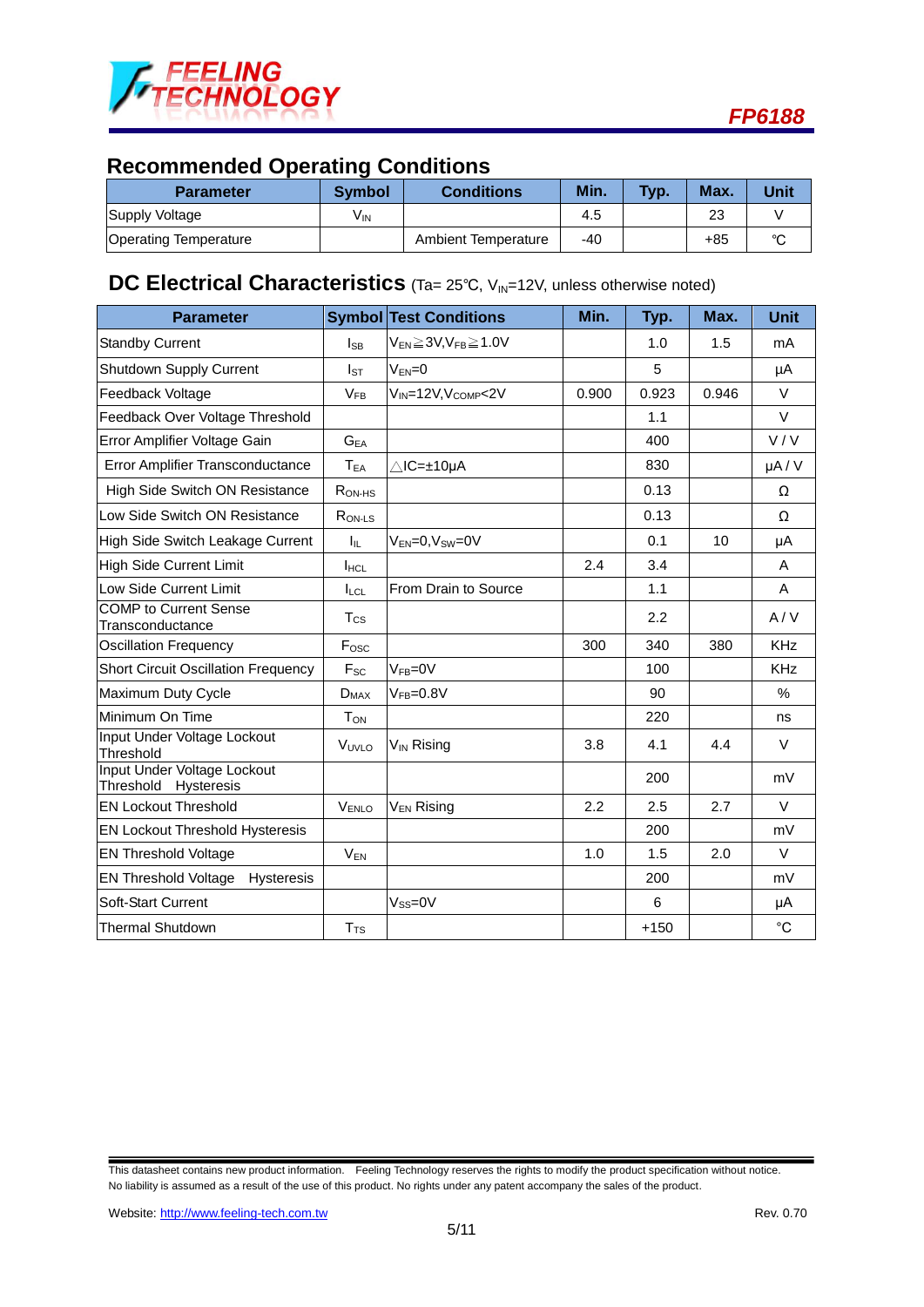

## **Function Description**

The FP6188 is a synchronous current-mode buck regulator. It regulates input voltages from 4.5V to 23V down to an output voltage as low as 0.923V, and is able to supply up to 2A of load current. The FP6188 uses current-mode control to regulate the output voltage. The output voltage is measured at FB through a resistive voltage divider and amplified by the internal error amplifier. The output current of the transconductance error amplifier is presented at COMP where a network compensates the regulation control system. The voltage at COMP is compared to the switch current measured internally to control the output voltage. The converter uses internal n-channel MOSFET switches to step-down the input voltage to the regulated output voltage. Since the MOSFET requires a gate voltage greater than the input voltage, a boost capacitor connected between SW and BS drives the gate. The capacitor is charged from the internal regulator when the SW pin is low.

## **Output Voltage (V<sub>OUT</sub>)**

The output voltage is set using a resistive voltage divider from the output voltage to FB. The voltage divider divides the output voltage down by the ratio:

$$
V_{FB}=V_{OUT}\times\frac{R_4}{R_2+R_4}
$$

Thus the output voltage is:

$$
V_{OUT} = V_{FB} \times \frac{R_2 + R_4}{R_4}
$$

A typical value for R4 can be as high as 100KΩ, but a typical value is 10KΩ.

#### **Enable Mode / Shutdown Mode**

Drive the EN Pin to ground to shutdown the FP6188. Shutdown forces the internal power MOSFETs off, turns off all internal circuitry. The EN Pin rising threshold is 1.5V (typ), and hysteresis is 200mV. For automatic startup application, pull up the EN pin with 100KΩ resister.

## **Boost High-Side Gate Drive (BST)**

Since the MOSFET requires a gate voltage greater than the input voltage, connect a flying bootstrap capacitor between SW and BS to provide the gate-drive voltage to the high-side n-channel MOSFET switch. The capacitor is alternately charged from the internal regulator. On startup, an internal low-side switch connects SW to ground and charges the BST capacitor to internal regulated voltage. Once the BST capacitor is charged, and the internal low-side switch is turned off, the BST capacitor voltage provides the necessary enhancement voltage to turn on the high-side switch.

This datasheet contains new product information. Feeling Technology reserves the rights to modify the product specification without notice. No liability is assumed as a result of the use of this product. No rights under any patent accompany the sales of the product.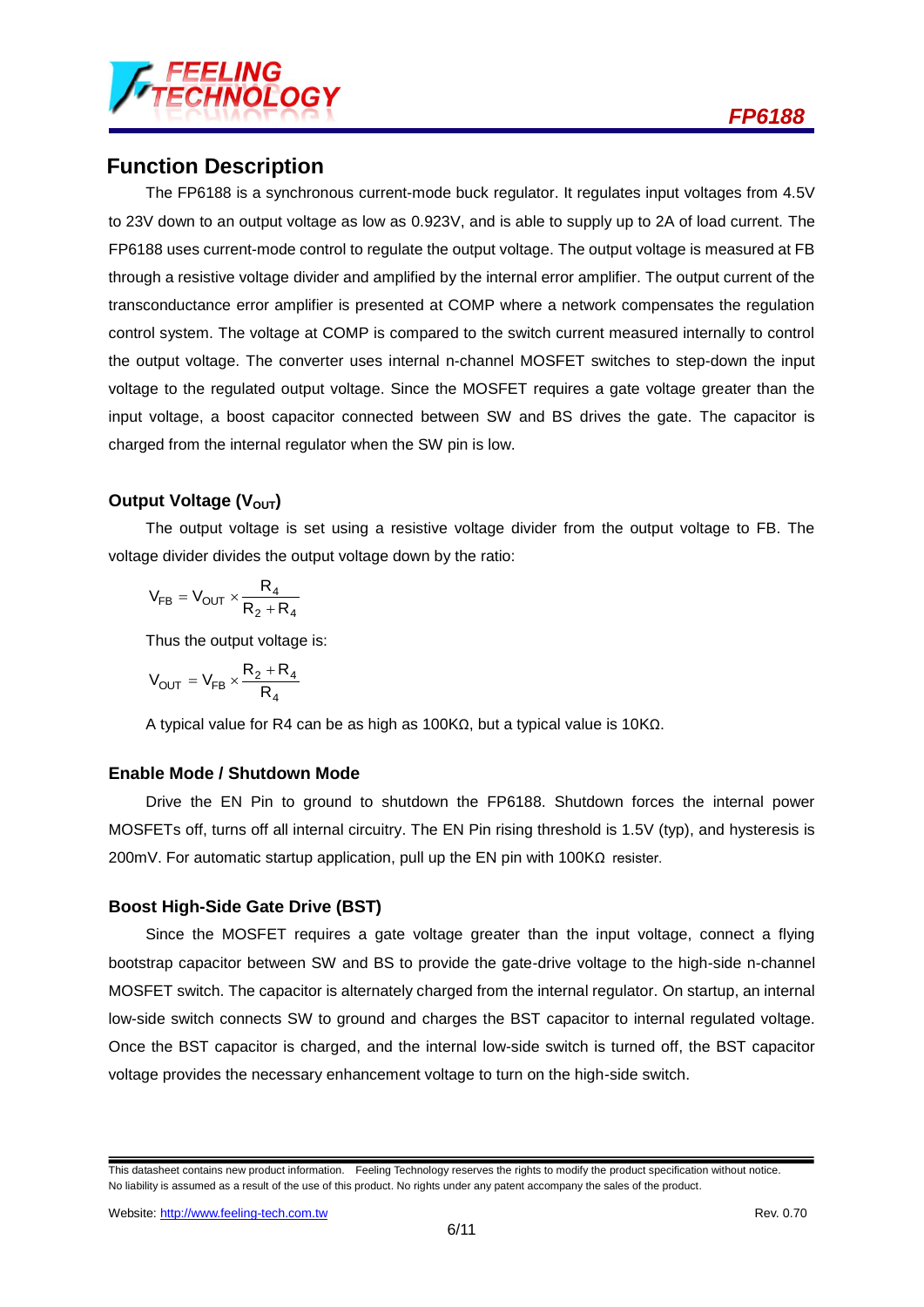

#### **Thermal Shutdown Protection**

The FP6188 features integrated thermal shutdown protection. When the IC junction temperature exceeds +150°C, thermal shutdown protection will be triggered. The internal power MOSFET is then turned off to limit the device power dissipation  $(P_D)$ . Once thermal shutdown occurs, this device can go back to normal operation until the junction temperature drops below +100°C approximately.

## **Application Information**

#### **Input Capacitor Selection**

The input current to the step-down converter is discontinuous, therefore a capacitor is required to supply the AC current to the step-down converter while maintaining the DC input voltage. Use low ESR capacitors for the best performance. Ceramic capacitors are preferred, but tantalum or low-ESR electrolytic capacitors may also suffice.

The input capacitor can be electrolytic, tantalum or ceramic. When using electrolytic or tantalum capacitors, a small, high quality ceramic capacitor, i.e. 0.1μF, should be placed as close to the IC as possible.

When using ceramic capacitors, make sure that they have enough capacitance to provide sufficient charge to prevent excessive voltage ripple at input. The input voltage ripple caused by capacitance can be estimated by

$$
C_{IN} = \frac{I_O}{f \times \Delta V_{IN}} \times D(1 - D)
$$

#### **Inductor Selection**

The inductor is required to supply constant current to the output load while being driven by the switched input voltage. A larger value inductor will result in less ripple current that will result in lower output ripple voltage. However, the larger value inductor will have a larger physical size, higher series resistance, and / or lower saturation current. A good rule for determining the inductance to use is to allow the peak-to-peak ripple current in the inductor to be approximately 30% of the maximum switch current limit. Also, make sure that the peak inductor current is below the maximum switch current limit. The inductance value can be calculated by

$$
L = \frac{V_O + V_D}{I_O \gamma f} (1 - D)
$$

Where  $r$  is the ripple current ratio

$$
I_{Lrms} = I_O \sqrt{1 + \frac{\gamma^2}{12}}
$$

RMS current in inductor

This datasheet contains new product information. Feeling Technology reserves the rights to modify the product specification without notice. No liability is assumed as a result of the use of this product. No rights under any patent accompany the sales of the product.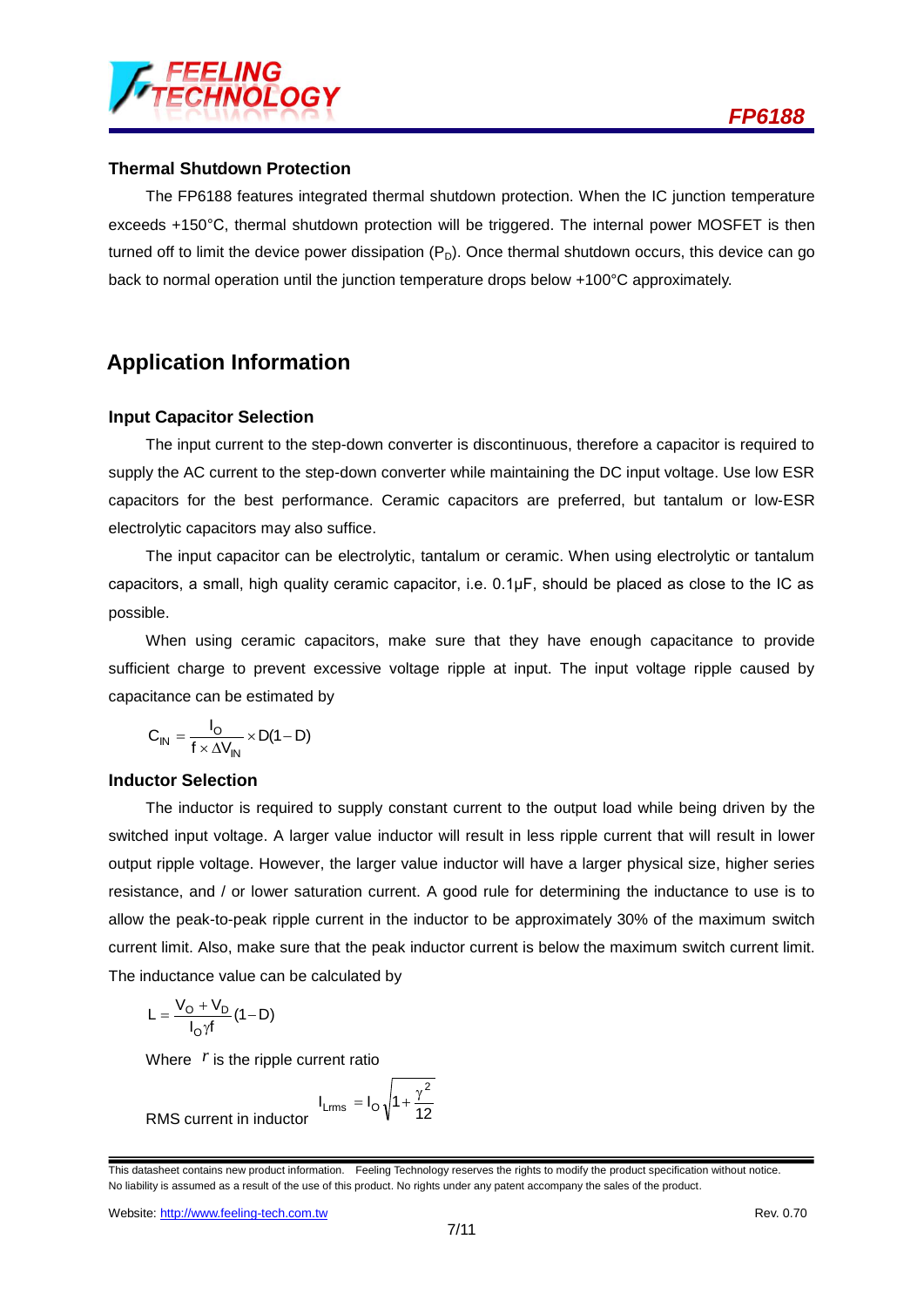

## **Output Capacitor Selection**

The output capacitor is required to maintain the DC output voltage. Ceramic, tantalum, or low ESR electrolytic capacitors are recommended. Low ESR capacitors are preferred to keep the output voltage ripple low. The output voltage ripple can be estimated by:

$$
\Delta V_{OUT} = \frac{V_{OUT} \times (V_{IN} - V_{OUT})}{f \times L \times V_{IN}} \times \left(ESR + \frac{1}{8 \times f \times C_{OUT}}\right)
$$

In the case of ceramic capacitors, the impedance at the switching frequency is dominated by the capacitance. The output voltage ripple is mainly caused by the capacitance. In the case of tantalum or electrolytic capacitors, the ESR dominates the impedance at the switching frequency.

Ⅰ.In the case of ceramic capacitors

$$
C_{OUT} = \frac{V_{OUT}}{8 \times f^2 \times L \times \Delta V_{OUT}} \times \left(1 - \frac{V_{OUT}}{V_{IN}}\right)
$$

Ⅱ.In the case of tantalum or electrolytic capacitors

$$
ESR = \frac{\Delta V_{OUT} \times f \times L \times V_{IN}}{V_{OUT} \times (V_{IN} - V_{OUT})}
$$

## **PC Board Layout Checklist**

- 1. The power traces, consisting of the GND trace, the SW trace and the  $V_{IN}$  trace should be kept short, direct and wide.
- 2. Place  $C_{IN}$  near IN Pin as closely as possible. To maintain input voltage steady and filter out the pulsing input current.
- 3. The resistive divider  $R_2$  and  $R_4$  must be connected to FB pin directly as closely as possible.
- 4. FB is a sensitive node. Please keep it away from switching node, SW. A good approach is to route the feedback trace on another layer and to have a ground plane between the top layer and the layer on which the feedback trace is routed. This reduces EMI radiation on to the DC-DC converter's own voltage feedback trace.

This datasheet contains new product information. Feeling Technology reserves the rights to modify the product specification without notice. No liability is assumed as a result of the use of this product. No rights under any patent accompany the sales of the product.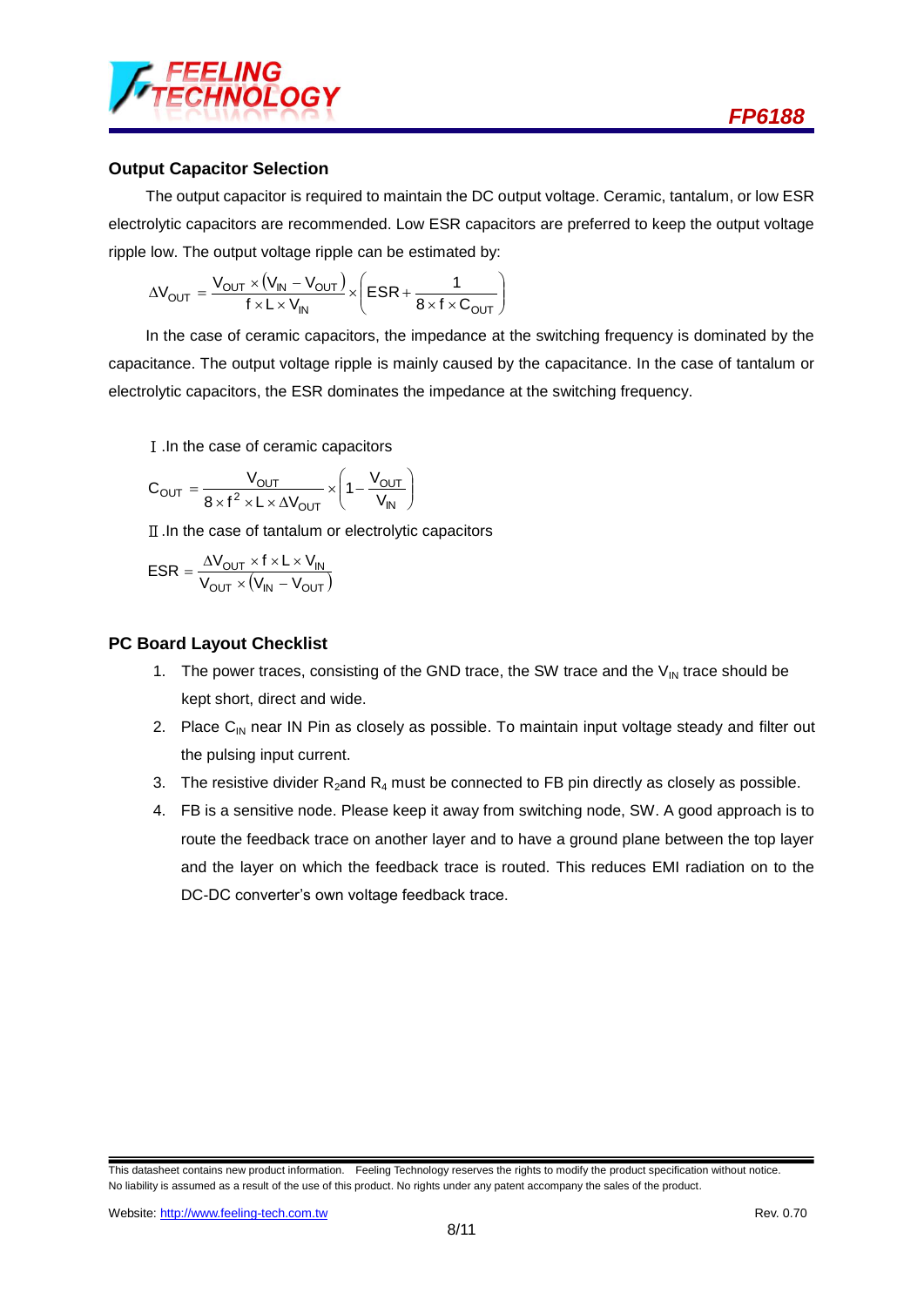

*FP6188*



Suggested Layout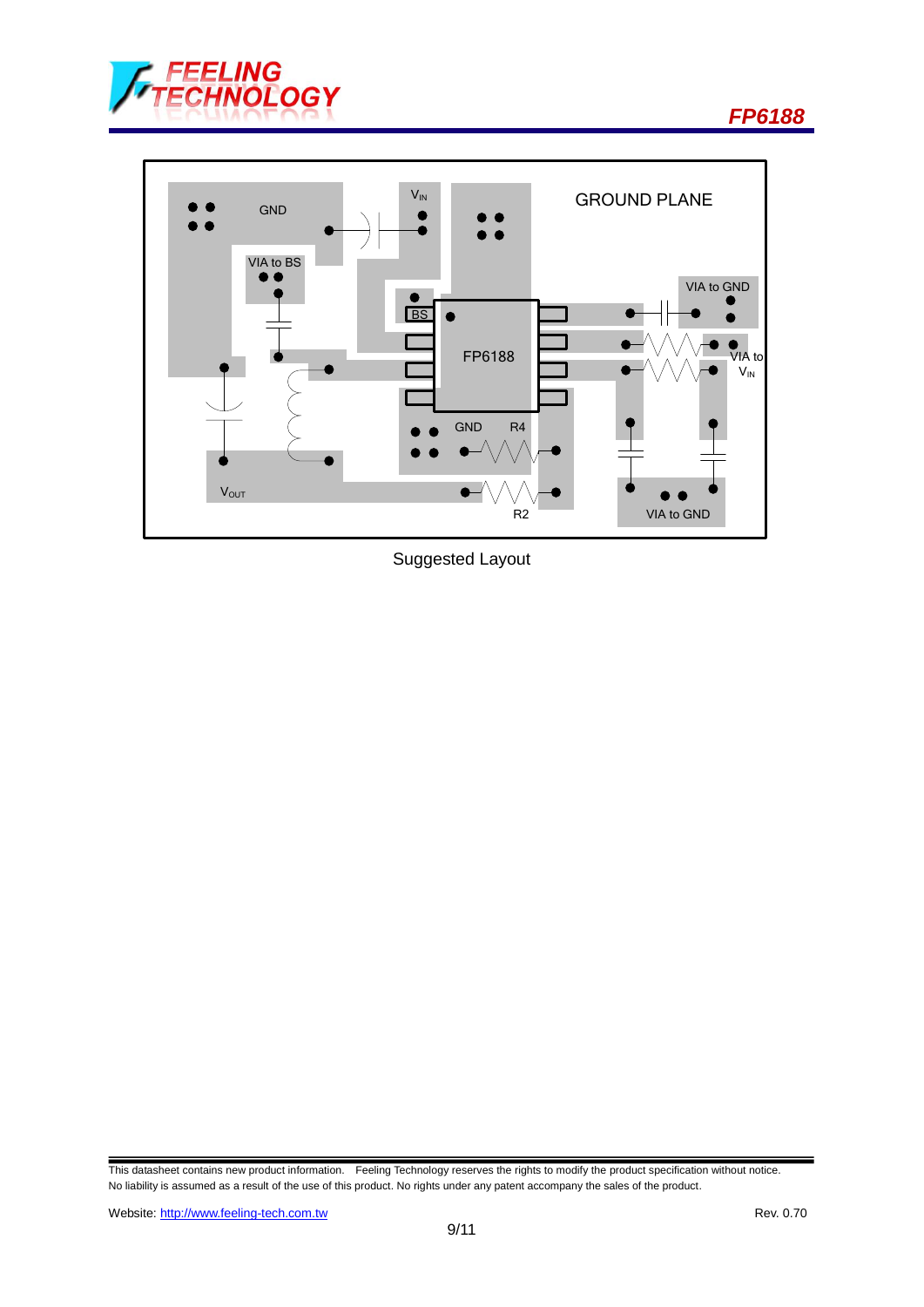

*FP6188*

# **Typical Application**